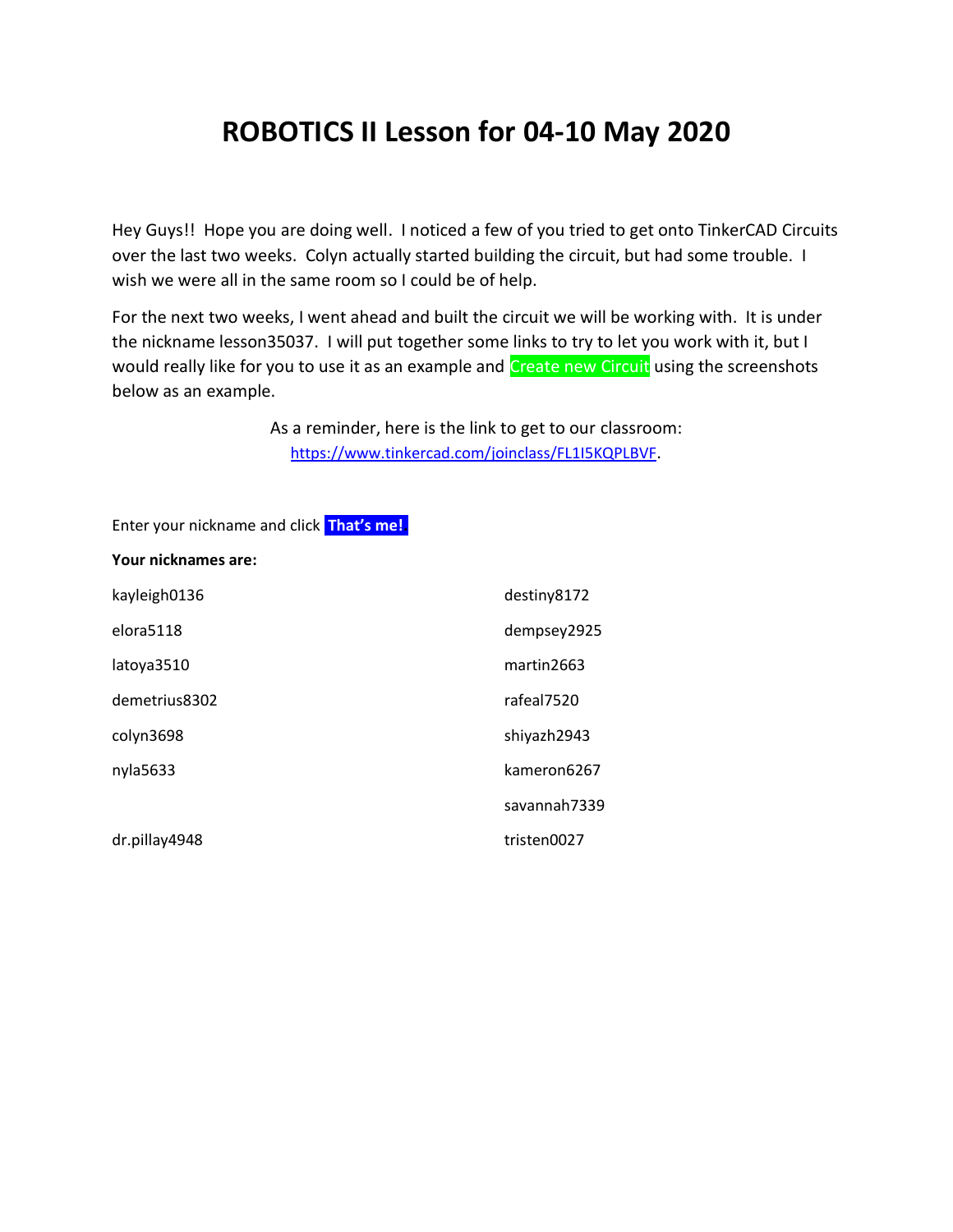This is the circuit I built as Lesson3. You can also access it with: [https://www.tinkercad.com/things/9ArqkDwDfSv-ingenious](https://www.tinkercad.com/things/9ArqkDwDfSv-ingenious-amur/editel?sharecode=0GC41gsL4WKaneg45vw5sb7rsJc13AtKSIJ3ziGoYdg)[amur/editel?sharecode=0GC41gsL4WKaneg45vw5sb7rsJc13AtKSIJ3ziGoYdg](https://www.tinkercad.com/things/9ArqkDwDfSv-ingenious-amur/editel?sharecode=0GC41gsL4WKaneg45vw5sb7rsJc13AtKSIJ3ziGoYdg)

I started by going to the Components menu in the upper right hand corner and selecting Arduino. Then dragged the Fade example. I then went back to Components and selected All. I then dragged the small breadboard. Then I clicked the LED from the example, copied, and pasted three more. I changed their colors individually. I copied the resistor the same way, but did not change the values. The blue LED and its resistor are for next week.



I also took screenshots of the code, both block form and text. This week's exercise is to rewrite the code to add the other two LEDs. I would like to see the LEDs fade on and off in the following sequence:

Red fade on, Yellow fade on, Red fade off, Green fade on, Yellow fade off, Green fade off.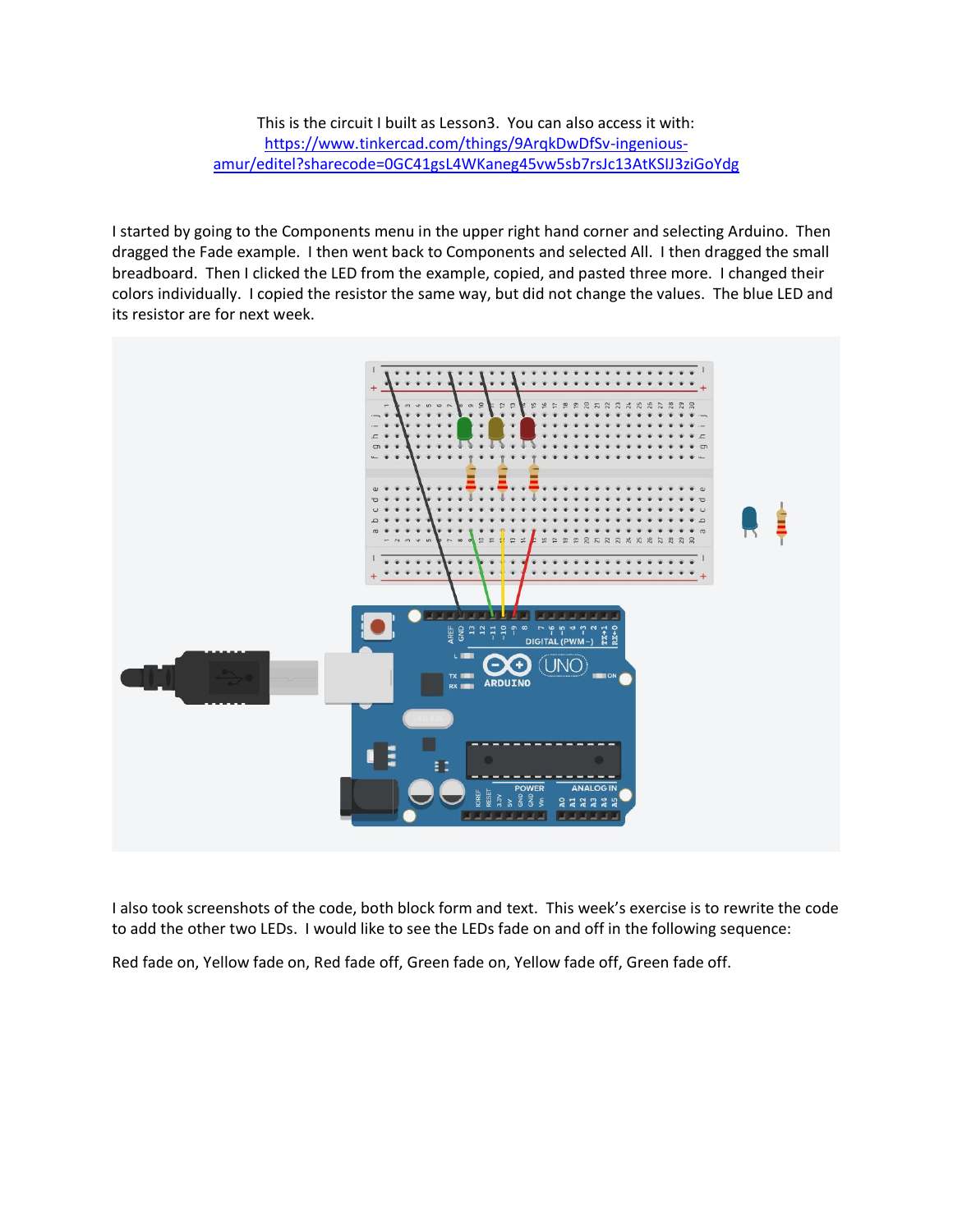| × |                                                    |                 |          | $\frac{1}{2}$ Circuits Ingenious $A \times$                                                                             |  | $+$ |                    |                                                                                                                                                                            |                       | O           | $\times$ |  |
|---|----------------------------------------------------|-----------------|----------|-------------------------------------------------------------------------------------------------------------------------|--|-----|--------------------|----------------------------------------------------------------------------------------------------------------------------------------------------------------------------|-----------------------|-------------|----------|--|
|   |                                                    |                 |          |                                                                                                                         |  |     |                    |                                                                                                                                                                            | ☆                     | ( M         | i        |  |
|   |                                                    |                 |          | All changes saved                                                                                                       |  |     |                    | 8                                                                                                                                                                          |                       | $\equiv$    |          |  |
|   | Code                                               |                 |          | <b>Start Simulation</b>                                                                                                 |  |     |                    | Export                                                                                                                                                                     |                       | Share       |          |  |
|   | I E<br>一米<br>$\bullet$                             |                 |          |                                                                                                                         |  |     | 1 (Arduino Uno R3) |                                                                                                                                                                            |                       |             |          |  |
|   | title block comment<br>count<br>set pin<br>set pin | $up =$<br>$9 -$ | $9 - 10$ | brightness<br>wait $\left(30\right)$ milliseconds $\sim$<br>to brightness<br>wait $\left(30\right)$ milliseconds $\sim$ |  |     |                    | Fade \nThis example shows how to fade an LED o<br>by $\boxed{5}$ for brightness $\bullet$ from 0 to 255 do<br>count down $\star$ by 5 for brightness $\star$ from 255 to 0 |                       | گ           | do<br>ق  |  |
|   |                                                    |                 |          |                                                                                                                         |  |     |                    |                                                                                                                                                                            |                       | E<br>E<br>Ξ |          |  |
|   |                                                    |                 |          |                                                                                                                         |  |     | ∧                  | 后(1)                                                                                                                                                                       | 12:39 PM<br>4/29/2020 |             | 130      |  |
|   |                                                    |                 |          |                                                                                                                         |  |     |                    |                                                                                                                                                                            |                       |             |          |  |

Fade

/\*

 This example shows how to fade an LED on pin 9 using the analogWrite() function.

 The analogWrite() function uses PWM, so if you want to change the pin you're using, be sure to use another PWM capable pin. On most Arduino, the PWM pins are identified with a "~" sign, like ~3, ~5, ~6, ~9, ~10 and ~11.



#### int brightness = 0;

```
void setup()
```

```
{
```
pinMode(9, OUTPUT);

```
}
```
### void loop()

## {

for (brightness = 0; brightness <= 255; brightness += 5) {

analogWrite(9, brightness);

delay(30); // Wait for 30 millisecond(s)

#### }

 } }

 for (brightness = 255; brightness >= 0; brightness -= 5) {

analogWrite(9, brightness);

delay(30); // Wait for 30 millisecond(s)